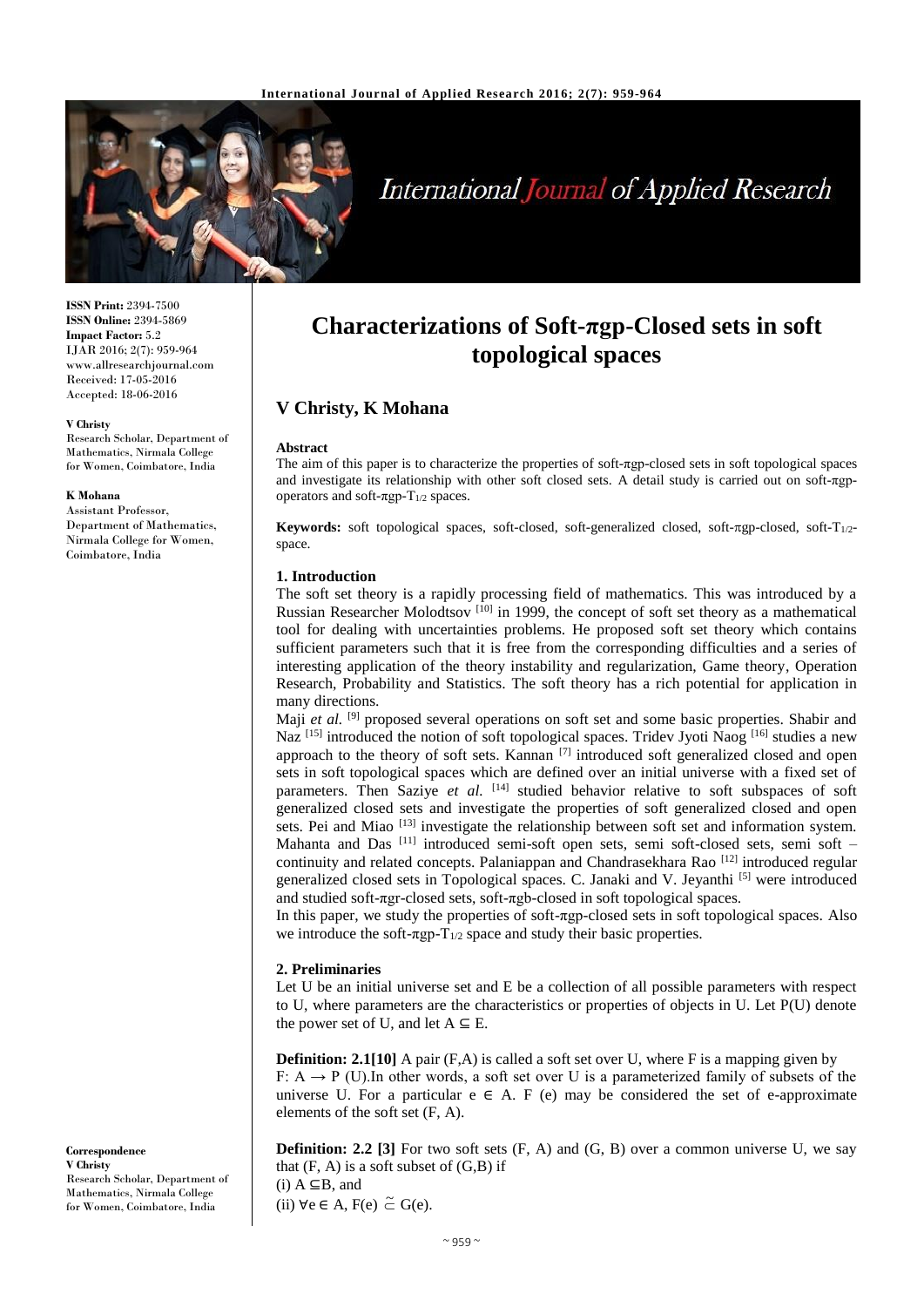We write  $(F,A) \stackrel{\sim}{\subset} (G,B)$ .  $(F,A)$  is said to be a soft super set of  $(G,B)$ , if  $(G,B)$  is a soft subset of  $(F,A)$ . We denote it by  $(F,A) \stackrel{\sim}{\supset} (G,B).$ 

**Definition: 2.3 [9]** A soft set (F,A) over U is said to be (i) Null soft set denoted by  $\phi$  if  $\forall e \in A$ ,  $F(e) = \phi$ . (ii) Absolute soft set denoted by A, if  $\forall e \in A, F(e) = U$ .

**Definition: 2.4 [9]** For two soft sets (F,A) and (G,B) over a common universe U,

(i) Union of two soft sets of  $(F.A)$  and  $(G.B)$  is the soft set (H,C),where  $C = A \cup B$ , and  $\forall e \in C$ ,

$$
H(e) = \begin{cases} F(e) & , if \ e \in A - B \\ G(e) & , if \ e \in B - A \\ F(e) \cup G(e) & , if \ e \in A \cap B \end{cases}
$$

We write  $(F,A) \cup (G,B) = (H,C)$ .

**Definition:2.5 [3]**The Intersection (H,C) of two soft sets (F,A) and (G,B) over a common universe U denoted (F,A)  $\cap$  (G,B) is defined as C= A $\cap$  B and H(e) = F(e)  $\cap$  G(e) for all e∈C.

**Definition: 2.6 [15]** Let Y be a non-empty subset of X, then

 $\tilde{Y}$  denotes the soft set (Y,E) over X for which Y (e) = Y, for

all e  $\in$  E. In particular, (X,E), will be denoted by  $\tilde{X}$ .

**Definition:2.7 [15]**For a soft set  $(F, A)$  over the universe U, the relative complement of  $(F,A)$  is denoted by  $(F,A)$ <sup>'</sup> and is defined by  $(F,A) = (F',A)$ , where  $F' : A \rightarrow P(U)$  is a mapping defined by  $F'(e) = U - F(e)$  for all  $e \in A$ .

**Definition: 2.8 [15]** Let  $\tau$  be the collection of soft sets over X, then τ is called a soft topology on X if τ satisfies the following axioms:

(i)  $\phi$ ,  $\tilde{X}$  belong to  $\tau$ 

(ii) The union of any number of soft sets in  $\tau$  belongs to  $\tau$ .

(iii) The intersection of any two soft sets in  $\tau$  belongs to  $\tau$ . The triplet  $(X, \tau, E)$  is called a soft topological space over X. For simplicity, we can take the soft topological space  $(X, τ, χ)$ E) as X throughout the work.

**Definition: 2.9 [15]** Let  $(X, \tau, E)$  be soft space over X. A soft set  $(F,E)$  over X is said to be soft closed in X, if its relative complement  $(F,E)'$  belongs to τ. The relative complement is a mapping  $F'E\rightarrow P(X)$  defined by  $F'(e)= X F(e)$  for all  $e \in A$ .

**Definition: 2.10 [7]** Let X be an initial universe set, E be the set of parameters and  $\tau = \{\phi, \tilde{X}\}$ . Then  $\tau$  is called the soft indiscrete topology on X and  $(X, \tau, E)$  is said to be a soft indiscrete space over X. If  $\tau$  is the collection of all soft sets which can be defined over X, then  $\tau$  is called the soft discrete topology on X and  $(X, \tau, E)$  is said to be a soft discrete space over X.

**Definition: 2.11 [7]** Let  $(X, \tau, E)$  be a soft topological space over X and the soft interior of (F,E) denoted by Int(F,E) is the union of all soft open subsets of (F,E). Clearly, (F,E) is the largest soft open set over X which is contained in (F,E).The soft closure of (F,E) denoted by Cl(F,E) is the intersection of all closed sets containing (F,E). Clearly, (F, E) is smallest soft closed set containing (F,E).

Int (F,E) =  $\cup$  { (O,E): (O,E) is soft open and (O,E)  $\tilde{\subset}$  $(F,E)$ .

 $Cl(F,E) = \bigcap \{ (O,E): (O,E) \text{ is soft closed and } (F,E) \subset \tilde{\subset}$  $(O.E)$ .

**Definition: 2.12 [7]** Let U be the common universe set and E be the set of all parameters. Let  $(F,A)$  and  $(G,B)$  be soft sets over a common universe set U and  $A,B \tilde{\subset} E$ . Then  $(F,A)$  is a subset of  $(G,B)$ , denoted by  $(F,A) \stackrel{\sim}{\subset} (G,B)$ .  $(F,A)$ equals (G,B), denoted by  $(F,A)=(G,B)$  if  $(F,A) \stackrel{\sim}{\subset} (G,B)$  and  $(G,B) \simeq (F,A).$ 

**Definition: 2.13 A** soft subset (A, E) of X is called

(i) a soft generalized closed (Soft-g-closed)[7], if  $Cl(A,E)$  $\tilde{\subset}$  U,E) whenever  $(A,E) \tilde{\subset}$  (U,E) and (U,E) is soft open in X.

(ii) a soft-semi open [2], if  $(A,E) \subseteq Cl(Int(A,E))$ 

(iii) a soft-regular open[1], if  $(A,E)=Int(Cl(A,E)).$ 

(iv) a soft-α-open[5], if  $(A,E) \subseteq Int(Cl(int(A,E)))$ 

(v) a soft-b-open[6], if  $(A,E) \subseteq Cl(Int(A,E))$  Int(Cl(A,E)) (vi) a soft-pre-open[5], if  $(A,E) \stackrel{\sim}{\subset}$  Int  $(Cl(A,E))$ .

(vii) a soft-clopen[6], if (A,E) is both soft open and soft closed.

(viii) a soft-β-open set[17], if (A,E)  $\tilde{\subset}$  Cl(Int (Cl(A,E))).

(ix) a soft- $\pi$ gr-closed[5], if srCl(A,E)  $\tilde{\subset}$  (U,E) whenever  $(A, E) \stackrel{\sim}{\subset} (U, E)$  and  $(U, E)$  is soft  $\pi$ -open in X.

(x) a soft- $\pi$ g-closed[1], if Cl(A,E) $\tilde{\subset}$  (U,E) whenever (A,E)  $\tilde{\subset}$  (U,E) and (U,E) is soft  $\pi$ -open in X.

(xi) a soft- $\pi$ gs-closed[1], if ssCl(A,E)  $\tilde{\subset}$  (U,E) whenever  $(A, E) \stackrel{\sim}{\subset} (U, E)$  and  $(U, E)$  is soft  $\pi$ -open in X.

(xii) a soft-πgα-closed[5], if sαCl(A,E)  $\tilde{C}$  (U,E) whenever  $(A, E) \stackrel{\sim}{\subset} (U, E)$  and  $(U, E)$  is soft  $\pi$ -open in X.

The complement of the soft semi open, soft regular open, soft  $\alpha$ -open, soft b-open, soft pre-open sets are their respective soft semi closed, soft regular closed, soft αclosed, soft pre-closed and soft pre -closed sets.

The finite union of soft regular open sets is called soft  $\pi$ open set and its complement is soft-π-closed set. The soft regular open set of X is denoted by SRO(X) or SRO(X, τ, E).

**Definition: 2.14 [7]** A soft topological space X is called a soft  $T_{1/2}$ -space if every soft-g-closed set is soft closed in X.

**Definition: 2.15 [5]** The soft regular closure of  $(A,E)$  is the intersection of all soft regular closed sets containing (A,E). (i.e)The smallest soft regular closed set containing (A,E) and is denoted by srcl(A,E).

The soft regular interior of (A,E) is the union of all soft regular open set s contained in (A,E) and is denoted by  $srint(A,E)$ .

Similarly, we define soft α-closure, soft pre-closure, soft semi closure and soft b-closure of the soft set (A,E) of a topological space X and are denoted by  $s\alpha cl(A,E)$  or  $\alpha c l^{s}(A, E)$ , spcl(A,E) or pcl<sup>s</sup>(A,E), sscl(A,E) or sscl<sup>s</sup>(A,E) and  $\text{sbcl}(A, E)$  or  $\text{sbcl}^s(A, E)$  respectively.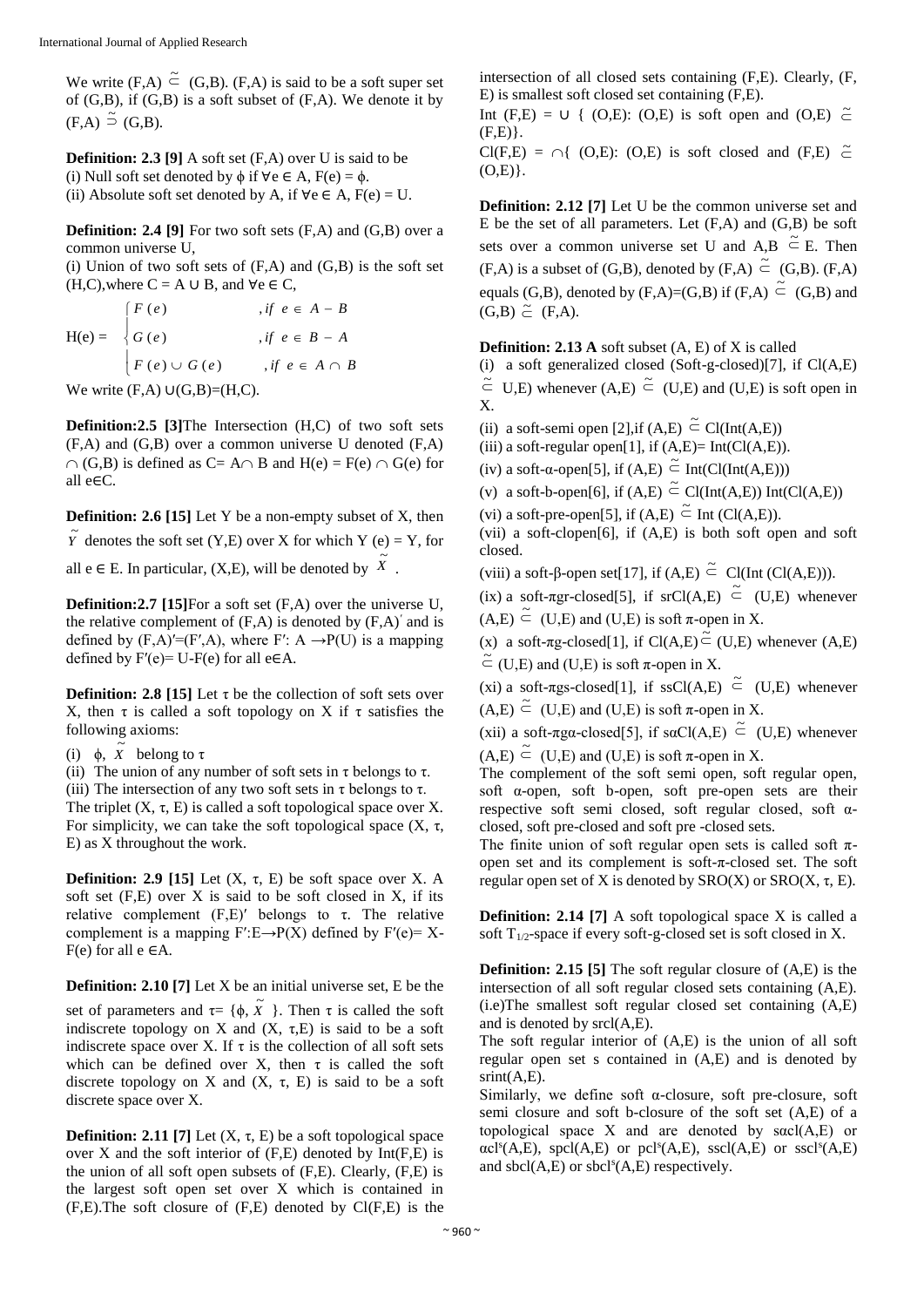**Proposition: 2.16[4]** Let  $(X, \tau, E)$  be a soft topological space over  $X$  and  $(F,E)$  and  $(G,E)$  be a soft set over  $X$ . Then  $(1)$  int (int  $(F,E)$ ) = int  $(F,E)$ 

(2) (F,E)  $\leq$  (G,E) implies int (F,E)  $\leq$  int(G,E) (3) cl (cl  $(F,E)$ ) = cl  $(F,E)$ 

(4)  $(F,E) \subseteq G,E$  implies cl  $(F,E) \subseteq cl(G,E)$ .

**Definition: 2.17 [8]** A subset A in a topological space is defined to be a  $Q^s$ -set iff int(cl(A)=cl(int(A))

**Definition 2.18[6]** A soft topological space X is said to be soft hyperconnected if the closure of every soft open subset is X.

## **3. Characterization Soft-πgp -closed sets**

**Definition 3.1[6]:** A soft subset (A,E) of a soft topological

space X is called soft- $\pi$ gp-closed set in X if spcl(A,E)  $\tilde{\subset}$ (U,E) whenever  $(A,E) \subseteq (U,E)$  and  $(U,E)$  is soft- $\pi$ -open in X.By SπGPC(X), we mean the family of all soft-πgp-closed subsets of the space X.

## **Theorem 3.2**

- 1. Every soft-closed set is soft-πgp-closed
- 2. Every soft-g-closed is soft-πgp-closed
- 3. Every soft-α-closed set is soft-πgp-closed
- 4. Every soft-pre-closed set is soft-πgp-closed
- 5. Every soft-πgr-closed set is soft-πgp-closed
- 6. Every soft-πg -closed set is soft-πgp-closed.
- 7. Every soft-πgα-closed set is soft-πgp-closed
- 8. Every soft-πgs-closed set is soft-πgp-closed.

**Proof:** 1.Let  $(A,E) \subseteq (U,E)$  and  $(U,E)$  be soft- $\pi$ -open. Then  $Cl(A,E)=(A,E) \stackrel{\sim}{\subset} (U,E)$ . Since every soft-closed set is softpre-closed, spcl  $(A, E) \subseteq Cl(A,E) \subseteq (U,E)$ . Hence  $(A,E)$  is soft- πgp-closed.

2. Let (A, E) be soft-g-closed in X and (A, E)  $\tilde{\subset}$  (U, E) where  $(U, E)$  is soft- $\pi$ - open. Since every soft- $\pi$ -open set is soft-open and A is soft-g-closed, we have  $Cl(A,E) \stackrel{\sim}{\subset} (U,E)$ . Hence spcl (A,E)  $\leq$  Cl(A,E)  $\leq$  (U,E). Then (A,E) is softπgp-closed.

3. Let  $(A,E) \stackrel{\sim}{\subset} (U,E)$  and  $(U,E)$  is soft- $\pi$ -open. Since  $(A,E)$ is soft-α-closed, sacl(A,E)  $\tilde{\subset}$  (A,E)  $\tilde{\subset}$  (U,E). we have spcl  $(A, E) \stackrel{\sim}{\subset}$  sacl  $(A, E) \stackrel{\sim}{\subset} (U, E)$ . Then  $(A, )$  is soft- $\pi$ gp-closed.

4. Let  $(A, E) \stackrel{\sim}{\subset} (U,E)$  and  $(U,E)$  is soft- $\pi$ -open. Since  $(A, E)$ E) is soft-pre-closed, spcl (A,E)  $\tilde{\subset}$  U. Then spcl(A, E) $\tilde{\subset}$ (U,E). Then  $(A,E)$  is soft- $\pi$ gp- closed.

5. Let  $(A, E) \subseteq (U, E)$  where  $(A, E)$  be soft- $\pi$ gr-closed set in X and (U,E) is soft- $\pi$ -open. By assumption, srcl (A,E)  $\tilde{\subset}$ (U,E). we know that  $spcl(A,E) \stackrel{\simeq}{\subset} srel(A,E) \stackrel{\simeq}{\subset} (U,E)$ . Then  $(A,E)$  is soft- $\pi$ gp-closed.

6. Let (A,E) be soft- $\pi$ g-closed set in X and (A,E)  $\tilde{\subset}$  (U,E) where (U,E) is soft- $\pi$ -open. By assumption Cl(A)  $\tilde{\subset}$  U. Hence spcl(A,E)  $\stackrel{\sim}{\subset}$  Cl(A,E)  $\stackrel{\sim}{\subset}$  (U,E). Then (A,E) is softπgp-closed.

7. Let (A,E) be soft- $\pi$ gα-closed set in X and (A,E)  $\tilde{\subset}$  (U,E) where (U,E) is soft- $\pi$ - open. By assumption sacl (A,E)  $\tilde{\subset}$ (U,E). Also spcl (A,E)  $\stackrel{1}{\subset}$  sacl (A,E)  $\stackrel{2}{\subset}$  (U,E). Then (A,E) is soft- πgp-closed.

8. Let (A,E) be soft- $\pi$ gs-closed in X and (A,E)  $\tilde{\subset}$  (U,E) where (U,E) is soft- $\pi$ - open. By assumption sscl(A)  $\tilde{\subset}$ (U,E). Hence spcl  $(A,E) \tilde{\subset}$  sscl  $(A,E) \tilde{\subset}$  (U,E). Then

 $(A,E)$  is soft-  $\pi$ gp-closed.

**Remark 3.3:** Converse of the above need not be true as seen in the following example.

**Example 3.4:** Let  $X = \{a,b,c,d\}$ ,  $E = \{e_1,e_2\}$ . Let  $F_1F_2,...,F_6$ are functions from  $E$  to  $P(X)$  and are defined as follows:

- $F_1(e_1) = \{c\}, F_1(e_2) = \{a\}, F_4(e_1) = \{a,d\}, F_4(e_2) = \{b,d\},$
- $F_2(e_1) = \{d\}, F_2(e_2) = \{b\}, F_5(e_1) = \{b,c,d\}, F_5(e_2) = \{a,b,c\},$
- $F_3(e_1) = \{c,d\}, F_3(e_2) = \{a,b\}, F_6(e_1) = \{a,c,d\}, F_6(e_2) = \{a,b,d\},$

Then  $\tau = {\Phi, X, (F_1, E), (F_6, E)}$  is a soft topology and elements in  $\tau$  are sof- open sets.

- (i) The soft set  $(A, E) = \{ \{ \Phi \}, \{a\} \}$  is soft- $\pi$ gp-closed but not soft-closed.
- (ii) The soft set  $(B, E) = \{ \Phi \}, \{b, d\}$  is soft- $\pi$ gp-closed but not soft-g-closed.
- (iii) The soft set  $(C,E) = \{ \{ \Phi \}, \{a,b\} \}$  is soft- $\pi$ gp-closed but not soft-α-closed.
- (iv) The soft set  $(D,E) = \{\{a\},\{b\}\}\$ is soft-πgp-closed but not soft-pre-closed.
- (v) The soft set  $(F,E)= \{c\}, \{\Phi\} \}$  is soft-πgp-closed but not soft-πgr-closed.
- (vi) The soft set  $(G,E)=\{ \{ \Phi \} , \{d\} \}$  is soft- $\pi gp$ -closed but not soft-πg-closed.
- (vii)The soft set  $(H,E)=\{ \{ \Phi \} , \{b\} \}$  is soft-πgp-closed but not soft-πgα-closed.
- (viii) The soft set  $(I,E)=\{\{\Phi\},\{a,d\}\}\$ is soft-πgp-closed but not soft-πgs-closed.

**Remark 3.5:** The above discussions are summarized in the following diagram.

- 1. soft- $\pi$ gp-closed set, 5.soft-g-closed set,
- 2. soft-pre -closed set, 6.soft-πgr-closed set,
- 3. soft-α-closed set, 7.soft- πg-closed set,
- 4. soft-πgα- closed set, 8.soft- πgs-closed set.

The following diagram shows the relationships of soft- $\pi$ gpclosed set with other known existing sets. A→B represents A implies B, but not conversely.



**Theorem 3.6:** If  $(A, E)$  is soft- $\pi$ -open and soft- $\pi$ gp- closed, then (A, E) is soft-pre-closed.

**Proof:** Let (A, E) be soft-π-open and soft-πgp-closed. Then spcl  $(A,E) \subseteq (A,E)$ .But  $(A,E) \subseteq$  spcl  $(A,E)$ .Hence  $(A, E)$ =spcl $(A, E)$ . This implies  $(A, E)$  is soft-pre-closed.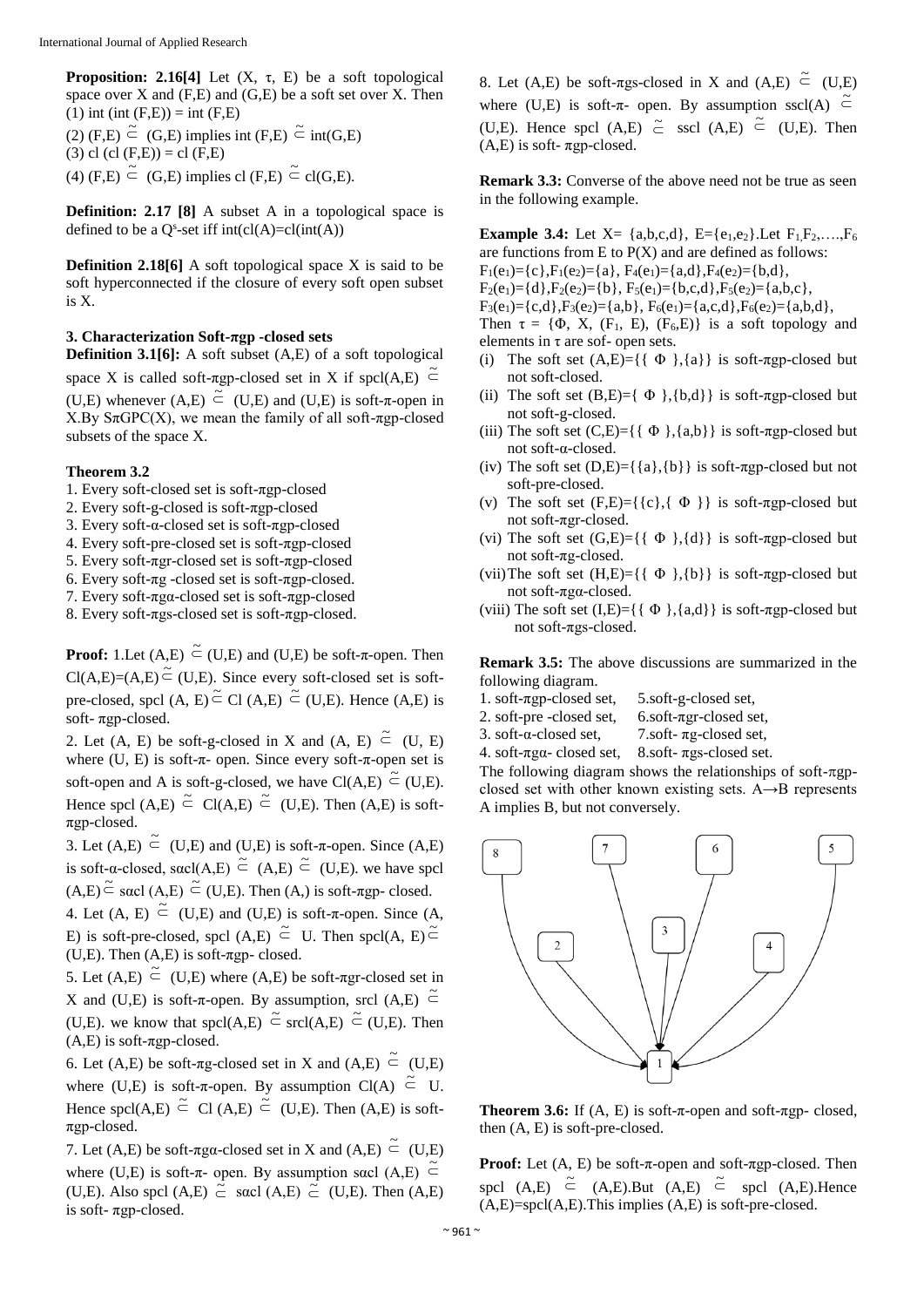**Theorem 3.7:** Let (A,E) be soft-πgp-closed in X. Then spcl  $(A,E)$  -  $(A,E)$  does not contain any non empty soft -π-closed set.

**Proof:** Let (F,E) be a non empty soft-π-closed set such that  $(F,E) \stackrel{\sim}{\subset}$  spcl(A,E)  $\stackrel{\sim}{\subset}$  (A,E). Since (A,E) is soft- $\pi$ gp-closed,  $(A,E) \nightharpoonup X-(F,E)$  where  $X-(F,E)$  is soft- $\pi$ -open implies spcl  $(A,E) \cong X-(F,E)$ . Hence  $(F,E) \cong X$ -spcl $(A,E)$ .Now,  $(F,E)$  $\tilde{\subset}$  (spcl (A,E))  $\cap$  (X-spcl (A,E)) implies (F,E) = $\phi$  which is a contradiction. Therefore spcl(A,E) -(A,E) does not contain any non empty soft-π- closed set.

**Corollary 3.8:** Let (A,E) be soft-πgp -closed in X. Then  $(A, E)$  is soft-pre-closed set if and only if  $spcl(A, E)$  - $(A, E)$  is soft-π-closed.

**Proof:** Let  $(A,E)$  be soft -pre-closed. Then  $spcl(A,E)$  = (A,E). This implies spcl(A)-(A,E)=  $\phi$  which is soft -πclosed. Assume that spcl  $(A,E)-(A,E)$  is soft- $\pi$ - closed. Then spcl(A,E)  $-(A,E) = \phi$ . Hence, spcl(A,E) = (A,E).

**Theorem 3.9:** For a soft subset (A, E) of X, the following statements are equivalent:

(1)  $(A, E)$  is soft- $\pi$ -open and soft- $\pi$ gp- closed.

(2) (A,E) is soft -regular open.

**Proof:** (1) $\Rightarrow$ (2) Let (A,E) be a soft- $\pi$ -open and soft- $\pi$ gpclosed subset of X. Then spcl  $(A,E) \tilde{\subset} (A,E)$ . Hence Int(Cl(A,E))  $\tilde{\subset}$  (A,E). Since every soft- $\pi$ -open is soft open implies (A,E) is soft-pre-open and thus  $(A,E) \tilde{\subset}$ Int( $Cl(A, E)$ ). Therefore, we have Int( $Cl(A, E)$ )=(A,E), which shows that (A,E) is soft-regular open.

(2)  $\Rightarrow$  (1) Since every soft-regular open set is soft- $\pi$ -open then spcl(A,E) =(A,E) and spcl(A,E) $\tilde{C}$  (A,E). Hence (A, E) is soft-πgp-closed.

**Theorem 3.10:** For a soft subset (A,E) of X, the following statements are equivalent:

 $(1)$  (A,E) is soft- $\pi$ -clopen.

(2)  $(A,E)$  is soft- $\pi$ -open, a  $Q^s$ - set and soft- $\pi$ gp-closed.

**Proof:** (1)  $\Rightarrow$  (2) Let (A, E) be a soft- $\pi$ -clopen subset of X. Then  $(A, E)$  is soft- $\pi$ -closed and soft- $\pi$ -open. Thus  $(A, E)$  is soft-closed and soft-open. Therefore,  $(A, E)$  is a  $Q^s$ -set. Since every soft- $\pi$ -closed is soft- $\pi$ gp-closed then  $(A, E)$  is soft-πgp-closed.

 $(2) \Rightarrow (1)$  by above theorem,  $(A,E)$  is soft-regular open. Since  $(A,E)$  is a Q-set,  $(A,E)$  $=Int(Cl(A,E))=Cl(Int(A,E)).$  Therefore  $(A,E)$  is soft-regular closed. Then  $(A, E)$  is soft- $\pi$ -closed. Hence  $(A, E)$  is soft- $\pi$ clopen.

**Remark 3.11:** Finite union of soft-πgp-closed sets is softπgp-closed.

**Proof:** Let (A,E) and (B,E) be soft-πgp-closed subset of X.Let (U,E) be a soft- $\pi$ -open in  $(X,\tau,E)$ , such that (AUB,E)  $\tilde{\subset}$  (U,E). Then pcl(A,E)  $\tilde{\subset}$  (U,E) and pcl(B,E)  $\tilde{\subset}$  $(U,E)$ . Therefore pcl(AUB,E)  $\tilde{\subset}$  pcl(A,E)U pcl(B,E)  $\tilde{\subset}$  $(U,E)$ . This implies that pcl(AUB,E)  $\tilde{\subset}$  (U,E). Hence  $(A, E)U(B, E)$  is a soft- $\pi$ gp-closed set.

**Remark 3.12:** Finite intersection of soft-πgp -closed sets need not be soft-πgp- closed.

**Example 3.13:** In example 3.4, let the two soft sets be  $G(e_1) = \{a,b,d\}, G(e_2) = \{b,c,d\}$  $H(e_1) = \{a,b,c\}$ ,  $H(e_2) = \{a,c,d\}$ . Then  $(G, E)$  and  $(H, E)$  are soft  $\pi gp$ -closed sets over X. But their intersection  $(A,E)=\{\{a,b\},\{c,d\}\}\$ is not soft πgpclosed.

**Theorem 3.14:** Let X be a soft-hyperconnected space. Then every soft- $\pi$ gp-closed subset of X is soft- $\pi$ gs-closed.

**Proof:** Assume that X is soft-hyperconnected. Let  $(A,E)$  be soft-closed and let  $(U,E)$  be an soft- $\pi$ -open set containing  $(A,E)$ . Then spcl $(A,E)=(A,E) \subseteq (A,E) \cup Int(Cl(A,E)) =$ sscl(A,E). Since spcl((A,E)) = sscl((A,E)), sscl((A,E))  $\tilde{\subset}$  $(U,E)$ . Hence,  $(A,E)$  is soft- $\pi$ gs- closed.

**Theorem 3.15:** If (A,E) is soft-πgp-closed set and (B,E) is any soft subset such that  $(A,E) \subseteq (B,E) \subseteq$  spcl  $(A,E)$ , then  $(B, E)$  is soft- $\pi$ gp-closed set.

**Proof:** Let  $(B,E) \simeq (U,E)$  and  $(U,E)$  be soft- $\pi$ -open. Given  $(A, E) \subseteq (B, E)$ . Then  $(A, E) \subseteq (U, E)$ . Since  $(A, E)$  is soft - $\pi$ gp- closed, (A,E)  $\tilde{\subset}$  (U,E) implies spcl(A,E)  $\tilde{\subset}$  (U,E). By assumption spcl(B, E)  $\leq$  spcl (A, E)  $\leq$  (U, E). Hence (B, E) is a soft  $\pi$ gp-closed set.

### **4. Soft-πgp-open sets and Soft-πgp-operators**

**Definition 4.1:** A soft subset  $(A, E) \subseteq X$  is called soft- $\pi$ gpopen if and only if its relative complement is soft-πgpclosed. The soft- $\pi$ gp-open set of X is denoted by  $S_{\pi}GPC(X)$ which means the family of all soft-πgp-open subsets of the space X.

**Remark 4.2:** Let (F, A) be a soft subset of a topological space X, then spcl  $(X-(F, A)) = (X-spint (F,A)).$ 

**Proof:** Let  $x \in X$ -spint ((F,A)). Then  $x \notin$ spint(F,A). That is every soft-pre-open set  $(G, A)$  containing x is such that  $(G,A) \subseteq (F,A)$ . Hence every soft-pre-open set  $(G,A)$ containing x intersect X-(F,A).This implies x∈spcl(X-  $(F,A)$ ). Hence X-spint $(F,A) \stackrel{\sim}{\subset}$  spcl $(X-(F,A))$ .

Conversely, Let  $x \in spcl(X-(F,A))$ Thus every soft-pre-open  $(H,A)$  containing x intersect  $(X-(F,A))$ . That is every preopen set (H,A) containing x is such that (H,A)  $\tilde{\subset}$  (F,A). This implies  $x \notin \text{spin}(F,A)$ . Thus  $\text{spcl}(X-(F,A))$  $\tilde{\subset}$  X $spcl(F,A)$ . Hence  $spcl(X-(F,A))=(X-spint(F,A))$ .

**Theorem 4.3:** The soft subset (A,E) of X is soft-πgp-open iff  $F \tilde{\subset}$  spint(A,E) whenever (F,E) is soft- $\pi$ -closed and (F,E)  $\tilde{\subset}$  (A,E).

**Proof: Necessity:** Let (A, E) be soft-πgp-open. Let (F, E) be soft- $\pi$ -closed and (F,E) ⊂(A,E). Then X-(A,E)  $\subset \overline{X}$ -(F,E) where  $X-(F,E)$  is soft- $\pi$ -open. By assuming, spcl( $X-(A, E)$ )  $\subset$  X-(F,E). By above Remark 4.2, X-spint (A,E)  $\tilde{\subset}$  X- $(F,E)$ . Thus  $(F,E) \simeq$  spint  $(A,E)$ .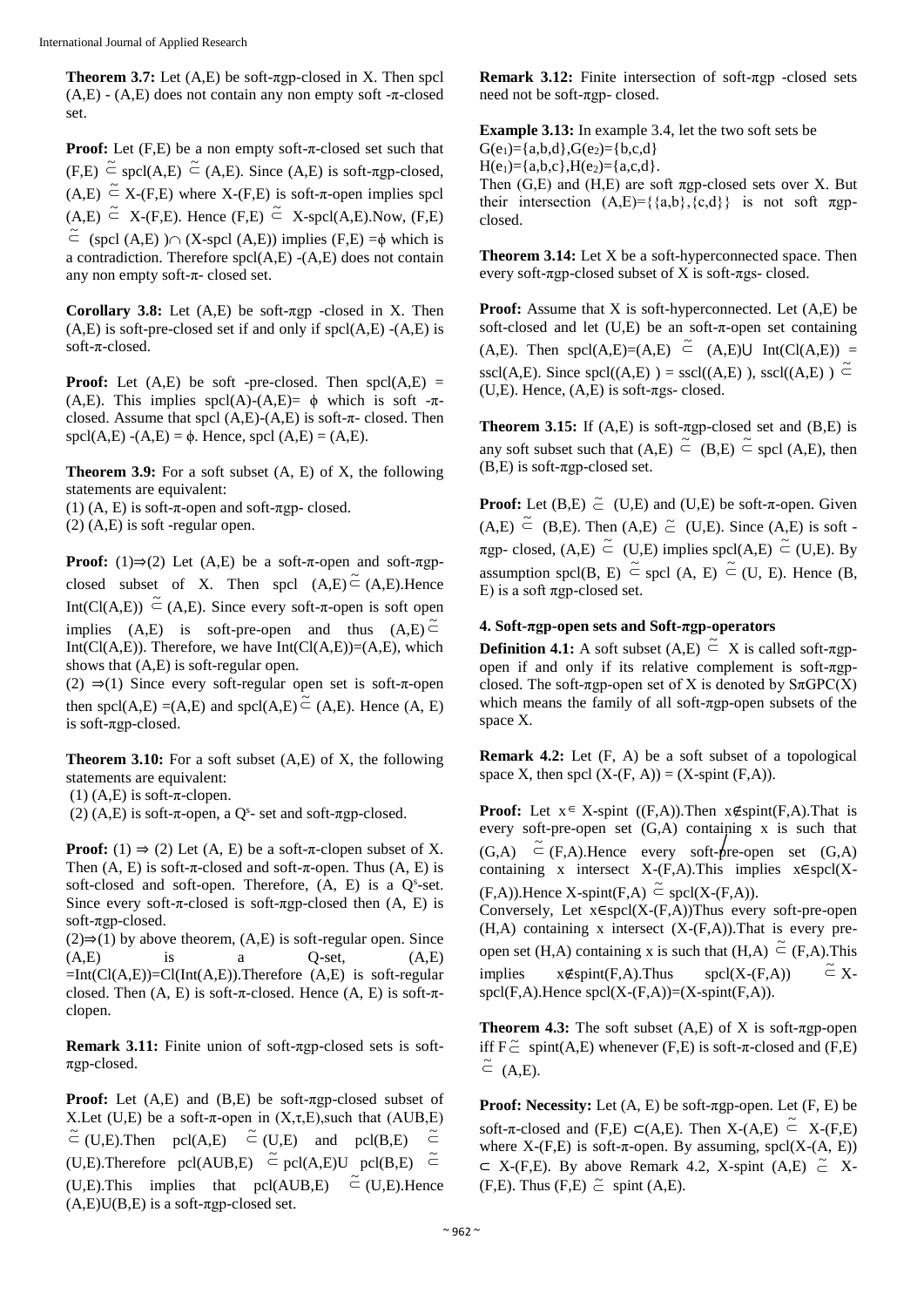**Sufficiency:** Suppose (F,E) is soft-π- closed and (F,E)  $\tilde{\subset}$  $(A,E)$  such that  $(F,E) \subseteq \text{spin}(A,E)$ . Let  $X-(A,E) \subseteq (U,E)$ where (U,E) is soft- $\pi$ -open. Then X-(U, E)  $\tilde{\subset}$  (A, E) where X-(U, E) is soft-π-closed. By hypothesis, X-(U, E)  $\tilde{\subset}$  spint  $(A, E)$ . That is X-spint  $(A, E) \subseteq (U, E)$ . Hence spcl $(X-(A, E))$ E))  $\tilde{\subset}$  (U, E). Thus X-(A, E) is soft- $\pi$ gp-closed and A is soft-πgp-open.

**Theorem 4.4:** If spint  $(A, E) \subseteq (B, E) \subseteq (A, E)$  and  $(A, E)$  is soft- $\pi$ gp-open then (B,E) is soft- $\pi$ gp-open.

**Proof:** Let spint  $(A,E) \subseteq (B,E) \subseteq (A,E)$ . Thus  $X-(A,E) \subseteq$  $X-(B,E) \stackrel{\sim}{\subset} X$ -spint(A).That is  $X-(A,E) \stackrel{\sim}{\subset} X-(B,E) \stackrel{\sim}{\subset}$  spcl  $(X-(A,E))$  by the above remark 4.2. Since  $X-(A,E)$  is soft- $\pi$ gp- closed, by theorem 3.15,(X-(A,E))  $\tilde{\subset}$  (X-B)  $\tilde{\subset}$  spcl  $(X-(A,E))$  implies  $(X-(B,E))$  is soft- $\pi$ gp- closed. Hence  $(B,E)$  is soft- $\pi$ gp-open.

**Remark 4.5:** For any soft subset (A,E) of X, spint  $(spel(A,E) - (A,E)) = \phi.$ 

**Theorem 4.6:** If  $(A, E) \subseteq X$  is soft- $\pi gp$ - closed, then spcl  $(A,E)$  - $(A,E)$  is soft- $\pi$ gp-open.

**Proof:** Let  $(A,E)$  be soft- $\pi$ gp-closed let  $(F,E)$  be soft- $\pi$ closed set such that  $(F,E) \simeq$  spcl  $(A,E)$  - $(A,E)$ . By theorem 3.7,  $(F,E) = \phi$ . Thus  $(F,E) \stackrel{\sim}{\subset}$  spint (spcl(A,E) -(A,E)). Hence spcl( $A,E$ ) -( $A,E$ ) is soft- $\pi$ gp-open.

**Theorem 4.7:** The intersection of two soft πgp-open sets is again a soft πgp-open.

**Proof:** Let (A,E) and (B,E) are soft-πgp-open sets. Suppose  $(G,E)$  is soft- $\pi$ -closed set such that  $(G,E) \subset (A \cap B,E)$ . Then  $(G,E) \nightharpoonup (A,E)$  and  $(G,E) \nightharpoonup (B,E)$ . Since  $(A,E)$  and  $(B,E)$  are soft- $\pi$ gp-open sets,(G,E)  $\tilde{\subset}$  int(A,E) and (G,E)  $\tilde{\subset}$ int(B,E). Therefore (G,E)  $\tilde{c}$  int (A,E)  $\cap$  int (B,E). Thus  $(G,E) \stackrel{\sim}{\subset}$  int (A∩B,E).Hence (A∩B,E) is soft- $\pi$ gp-open set.

**Theorem 4.8:** The union of two soft πgp-open sets need not be soft  $\pi$ gp-open sets and is shown. Example 3.4 let the two soft sets be

 $G(e_1) = {c,d}, G(e_2) = {a,b}$ 

 $H(e_1) = \{a,d\}$ ,  $H(e_2) = \{b,d\}$ .

Then  $(G,E)$  and  $(H,E)$  are soft- $\pi$ gp-closed sets over X. But their union  $(A, E) = \{ \{a,c,d\}, \{a,b,d\} \}$  is not soft- $\pi$ gp-closed.

**Definition 4.9:** Let  $(X, \tau, E)$  be a soft topological space and  $(x,E) \in X$ . A subset  $(A,E)$  of X is called a soft- $\pi$ gpneighbourhood (soft- $\pi$ gp-nbhd) of (x,E),if there exist a soft-

 $\pi$ gp-open set (U,E) such that (x,E)∈(U,E)  $\tilde{\subset}$  (A,E).

**Definition 4.10:** Let  $(X, \tau, E)$  be a soft topological space and  $(A,E)$  be a subset of X.A point  $(x,E) \in (A,E)$  is said to be soft- $\pi$ gp-interior point of  $(A,E)$ , if  $(A,E)$  is a soft- $\pi$ gp-nbhd of  $(x,E)$ .

The set of all soft-πgp-interior points of (A,E) is called the soft- $\pi$ gp-interior of (A,E) and it is denoted by soft- $\pi$ gp-int  $(A,E)$ .

**Proposition 4.11:** Let (A,E) and (B,E) be a subset of  $(X,\tau,E)$ . Then

- (i) soft- $\pi$ gp-int( $\phi$ )=  $\phi$  and soft- $\pi$ gp-int(X)=X.
- (ii) soft- $\pi$ gp-int(A,E)  $\tilde{\subset}$  (A,E).
- (iii) If  $(B, E)$  is any soft- $\pi$ gp-open set contained in  $(A, E)$ then  $(B,E) \subseteq \text{soft-}\pi \text{gp-int}(A,E)$
- (iv) If  $(A,E) \subseteq (B,E)$  then soft - $\pi gp$ -int $(A,E)$  soft- $\pi gp$  $int(B,E)$ .
- (v) soft  $\pi$ gp-int (soft  $\pi$ gp-int (A,E))=soft  $\pi$ gp-int(A,E).

**Proof:** The proof is Obvious.

**Theorem 4.12:** If (A,E) and (B,E) are subsets of X, then soft  $\pi$ gp-int(A,E) U soft  $\pi$ gp-int(B,E)  $\tilde{\subset}$  soft- $\pi$ gp-int(AUB,E).

**Proof:** Let  $(A,E) \in (AUB,E)$  and  $(B,E) \in (AUB,E)$ . Then Soft  $\pi$ gp-int(A,E)  $\tilde{\subset}$  soft  $\pi$ gp-int(AUB,E) and Soft- $\pi$ gp $int(B,E)$   $\tilde{\subset}$  soft-πgp-int(AUB,E). Therefore soft-πgp-int  $(A, E)U$  soft- $\pi gp$ -int $(B, E) \subseteq$  soft- $\pi gp$ -int $(AUB, E)$ .

**Definition 4.13:** For a subset  $(A,E)$  of  $(X,\tau,E)$ , the soft- $\pi$ gp $cl(A, E)$  is the intersection of all soft- $\pi gp$ -closed sets containing (A,E).

**Proposition 4.14:** Let (A,E) and (B,E) be subsets of  $(X,\tau,E)$ . Then

- (i) soft- $\pi$ gp-cl( $\phi$ )=  $\phi$  and soft- $\pi$ gp-cl(X)=X.
- (ii)  $(A,E) \simeq$  soft- $\pi$ gp-cl(A,E).
- (iii) If  $(B,E)$  is any soft- $\pi$ gp-open set contained in  $(A,E)$ then soft- $\pi$ gp-int(A,E) $\tilde{\subset}$  (B,E).
- (iv) If (A,E)  $\tilde{\subset}$  (B,E) then soft- $\pi$ gp-cl(A,E)  $\tilde{\subset}$  soft- $\pi$ gp $cl(B,E)$ .
- (v) Soft- $\pi$ gp-cl(A,E)=soft- $\pi$ gp-cl(soft- $\pi$ gp-cl(A,E).

**Proof:** The proof is Obvious.

**Proposition 4.15:** If (A,E) is a subset of X,Then soft-πgp- $\operatorname{cl}(A,E) \stackrel{\sim}{\subset} \operatorname{cl}(A,E).$ 

**Proof:** Since every soft closed sets is soft-πgp-closed set.cl(A,E)=  $\cap$  {(A,E)  $\tilde{\subset}$  (F,E)  $\in$  C(X)}.If (A,E)  $\tilde{\subset}$  $(F,E)\in C(X)$ . Then  $(A,E) \subseteq (F,E)\in \text{soft-}\pi \text{gp-}C(X)$ .i.e soft- $\pi$ gp-cl(A,E)  $\tilde{\subset}$  (F,E). Therefore soft- $\pi$ gp-cl(A,E)  $\tilde{\subset} \cap \{(A,E)$  $\tilde{\subset}$  (F,E) $\in C(X)$ ]=cl(A,E).Hence soft- $\pi$ gp-cl(A,E)  $\tilde{\subset}$  (A,E).

**Proposition 4.16:** Let (A,E) be a soft-πgp-open set and  $(B, E)$  be any set in X.If  $(A, E) \cap (B, E) = \phi$ . Then  $(A, E) \cap \text{soft}$  $πgp-cl(B,E)=φ.$ 

**Proof:** Suppose  $\cap$  soft- $\pi$ gp-cl(B,E)  $\neq$   $\phi$  and  $(x,E)\in(A,E)\cap$ soft- $\pi$ gp-cl(B,E).Then (x,E)∈(A,E) and (x,E)∈(A,E)∩soft- $\pi$ gp-cl(B,E).Therefore (A,E)∩(B,E)≠ which is contradiction. Hence  $(A, E) \cap \text{soft-}\pi \text{gp-cl}(B, E) =$ . Hence the proof.

## **5. Soft-πgp-T1/2 spaces**

**Definition 5.1:** A soft topological space X is called soft- $\pi$ gp-T<sub>1/2</sub> space if every soft- $\pi$ gp- closed set is soft preclosed.